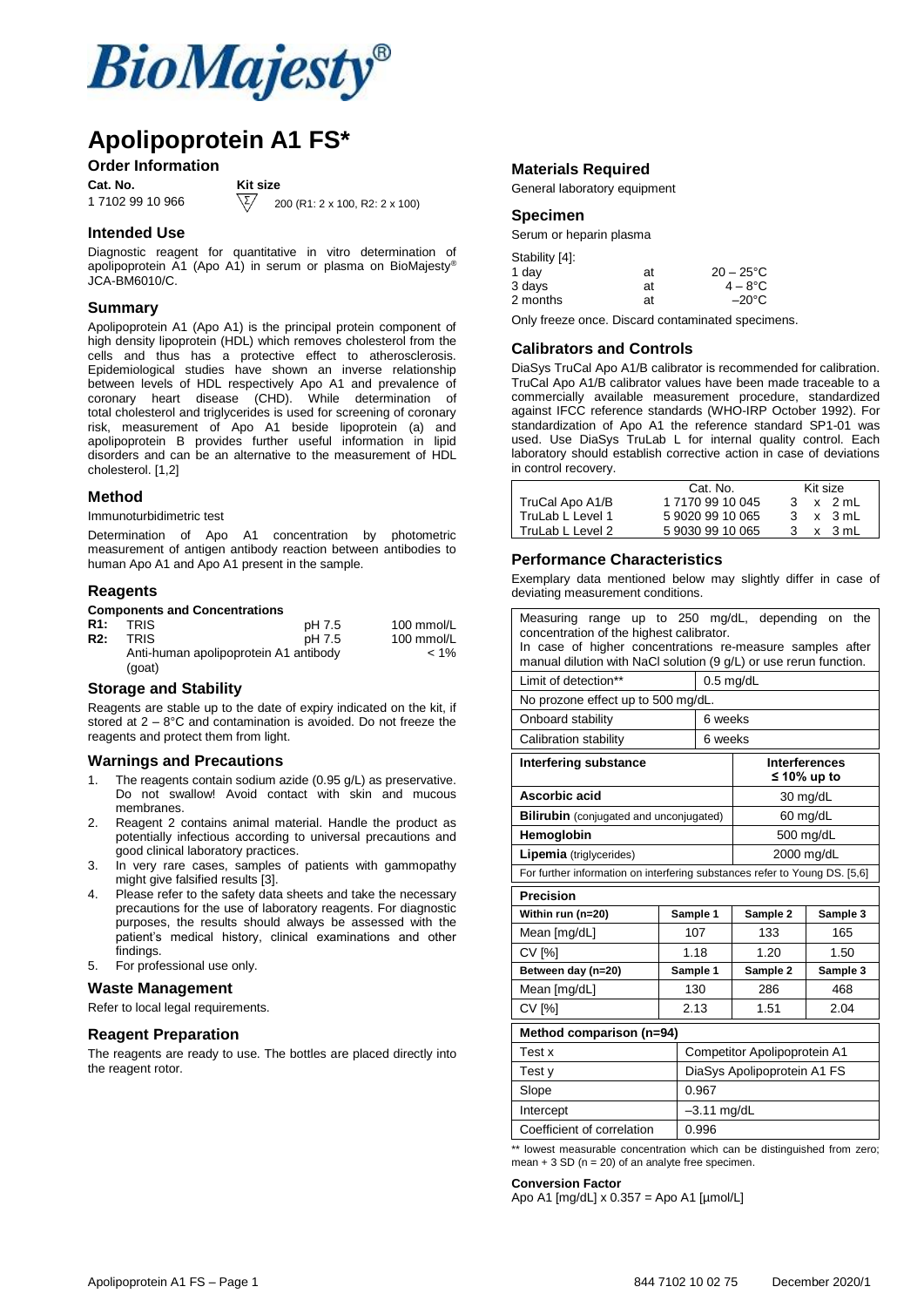

#### **Reference Range**

Mean values according to data reported in [7]

| Women | $120 - 190$ mg/dL | $42.8 - 67.8$ µmol/L |
|-------|-------------------|----------------------|
| Men   | 110 $-$ 170 mg/dL | $39.3 - 60.7$ µmol/L |
| $ -$  |                   |                      |

Each laboratory should check if the reference ranges are transferable to its own patient population and determine own reference ranges if necessary.

#### **Clinical Interpretation**

Several studies indicate that increased concentrations of Apo B  $(> 150 \text{ mg/dL}$  in women and  $> 155 \text{ mg/dL}$  in men) and decreased concentrations of Apo A1 (< 120 mg/dL in women and < 110 mg/dL in men) may be good predictors of risk of CHD [2].

#### **Literature**

- 1. Bhatnagar D, Durrington PN. Measurement and clinical significance of apolipoproteins A-I and B. In: Rifai N, Warnick GR, Dominiczak MH, eds. Handbook of lipoprotein testing. Washington: AACC Press, 1997: p. 177-98.
- 2. Rifai N, Bachorik PS, Albers JJ. Lipids, lipoproteins and apolipoproteins. In: Burtis CA, Ashwood ER, editors. Tietz Textbook of Clinical Chemistry. 3rd ed. Philadelphia: W.B Saunders Company; 1999. p. 809-61.
- 3. Bakker AJ, Mücke M. Gammopathy interference in clinical chemistry assays: mechanisms, detection and prevention. ClinChemLabMed 2007;45(9):1240-1243.
- 4. Guder WG, Zawta B et al. The Quality of Diagnostic Samples. 1st ed. Darmstadt: GIT Verlag; 2001; p. 18-9.
- 5. Young DS. Effects of Drugs on Clinical Laboratory Tests. 5th ed. Volume 1 and 2. Washington, DC: The American Association for Clinical Chemistry Press 2000.
- 6. Young DS. Effects on Clinical Laboratory Tests Drugs Disease, Herbs & Natural Products,<br>https://clinfx.wiley.com/aaccweb/aacc/, accessed on https://clinfx.wiley.com/aaccweb/aacc/, accessed on December 2020. Published by AACC Press and John Wiley and Sons, Inc.
- 7. Jungner I, Marcovina SM, Walldius G, Holme I, Kolar W, Steiner E. Apolipoprotein B and A-I values in 147576 Swedish males and females, standardized according to the World Health Organization-International Federation of Clinical Chemistry First International Reference Materials. Clin Chem 1998; 44: 1641-9.



DiaSys Diagnostic Systems GmbH Alte Strasse 9 65558 Holzheim Germany www.diasys-diagnostics.com

\* Fluid Stable